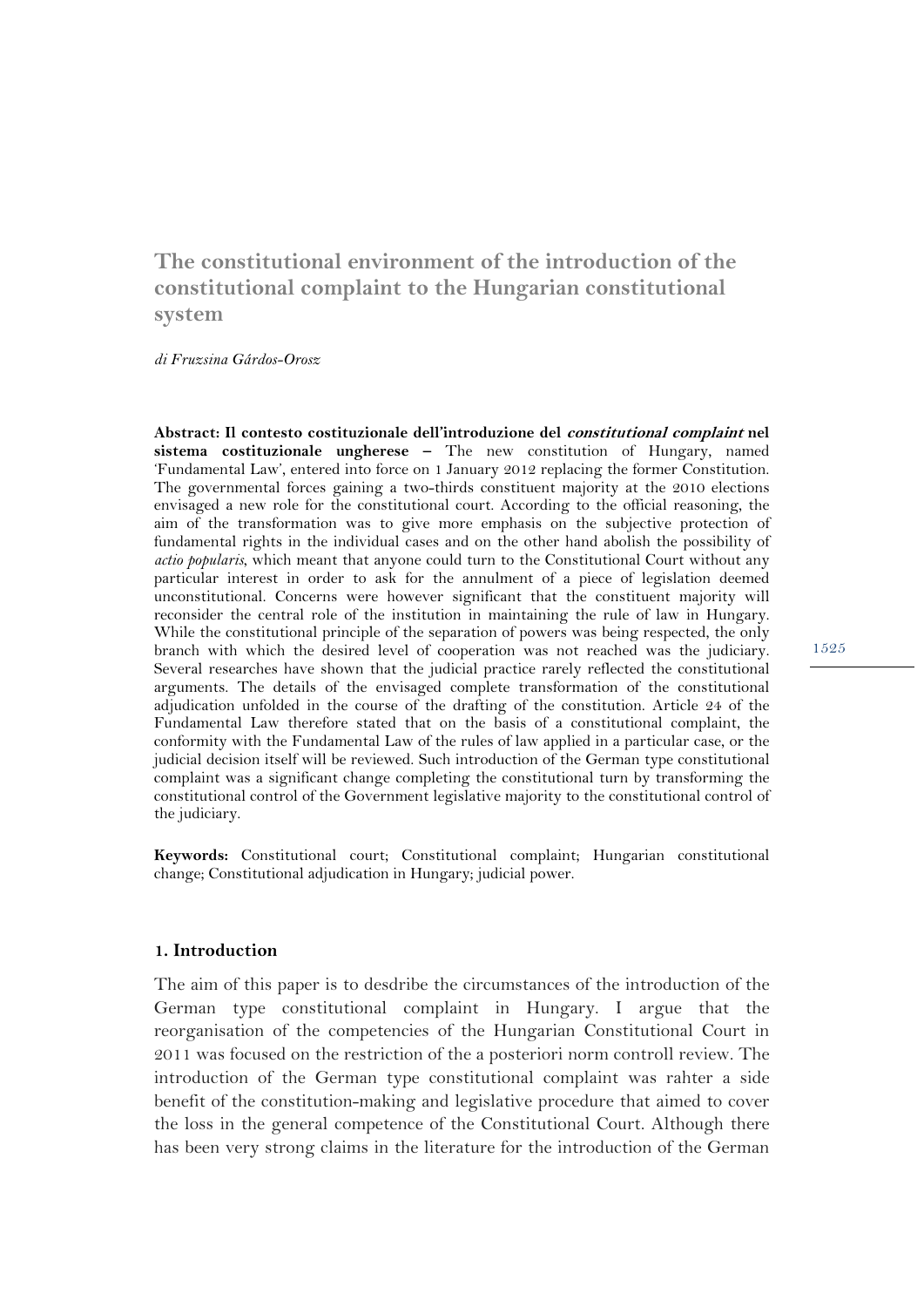type constitutional complaint, the direct individual recourse to constitutional justice, finnally the sudden introducion of it was instrumental. When talking about the institutional transformation and the competences of the Constitutional Court of Hungary we must always take into consideration the environment of the legal change that made it possible that the constitution making power introduced the constitutional complaint. I would like to show that an institutional or procedural solution might appear very different in the different legal systems, what is more that introduction of such an institution or procedure might be evaluated very differently depending on its political and constitutional environment. I argued some years ago in my phd dissertation that the consitutional complaint is a necessary element fo complete the system of rights protection.1 I hve experiened today that the present solution introduced by the Fundamental Law of 2011 in Hungary is rather a substitute for the abstract norm control, something that covers the deficiencies of the effective constitutional protection against legislative and government acts, against unconstitutional law.

### **2. The bases of the discussion**

The new constitution of Hungary, named 'Fundamental Law', entered into force on 1 January 2012 replacing the former Constitution<sup>2</sup>. Following the democratic change of regime in 1989-1990, Hungary already had a Constitutional Court from 1990; however, the governmental forces gaining a two-thirds constituent majority at the 2010 elections envisaged a new role for the constitutional institution.3 The regulation pertaining to the new Constitutional Court has been adopted in several steps, the first ones of which took place as early as in 2010. Not long after its constituent sitting, the Parliament adopted the "5 July 2010 amendment to the Constitution", which modified Section 32/A (4) of the Constitution so that (before their election by the two-thirds majority of the Members of the National Assembly) the Judges of the Constitutional Court were no longer appointed by a parliamentary committee calling for an agreement between the opposition and the governing parties but by a committee reflecting the proportional headcount of the respective parliamentary groups.

The parliamentary majority, also having the "constituent majority", which means an absolute two thirds majority, empowered to adopt and amend the

1526

l

<sup>1</sup> Fruzsina Gárdos-Orosz, *Alkotmányos polgári jog? Az alapvető jogok alkalmazása a horizontális* 

<sup>&</sup>lt;sup>2</sup> The Act XX of 1949 on the Constitution of the Republic of Hungary was created in 1989 by a general amendment of the socialist constitution and by further amendments during the democratic transition.

<sup>3</sup> This paper is based on two of my former studies about the constitutional courts: Z. Szente & F. Gárdos-Orosz, *New challenges to constitutional adjudication in Europe,* London & New York, 2018, pp. 89-111; chapter title: 'Judicial deference or political loyalty? The Hungarian Constitutional Court's role in tackling crisis situations' and F. Gárdos-Orosz, *The transformation of the Hungarian Constitutional Court*, *in* G. F. Ferrari and P. Paczolay (Eds), *Constitutional issues and Challenges in Hungary and in Italy,* Budapest, forthcoming.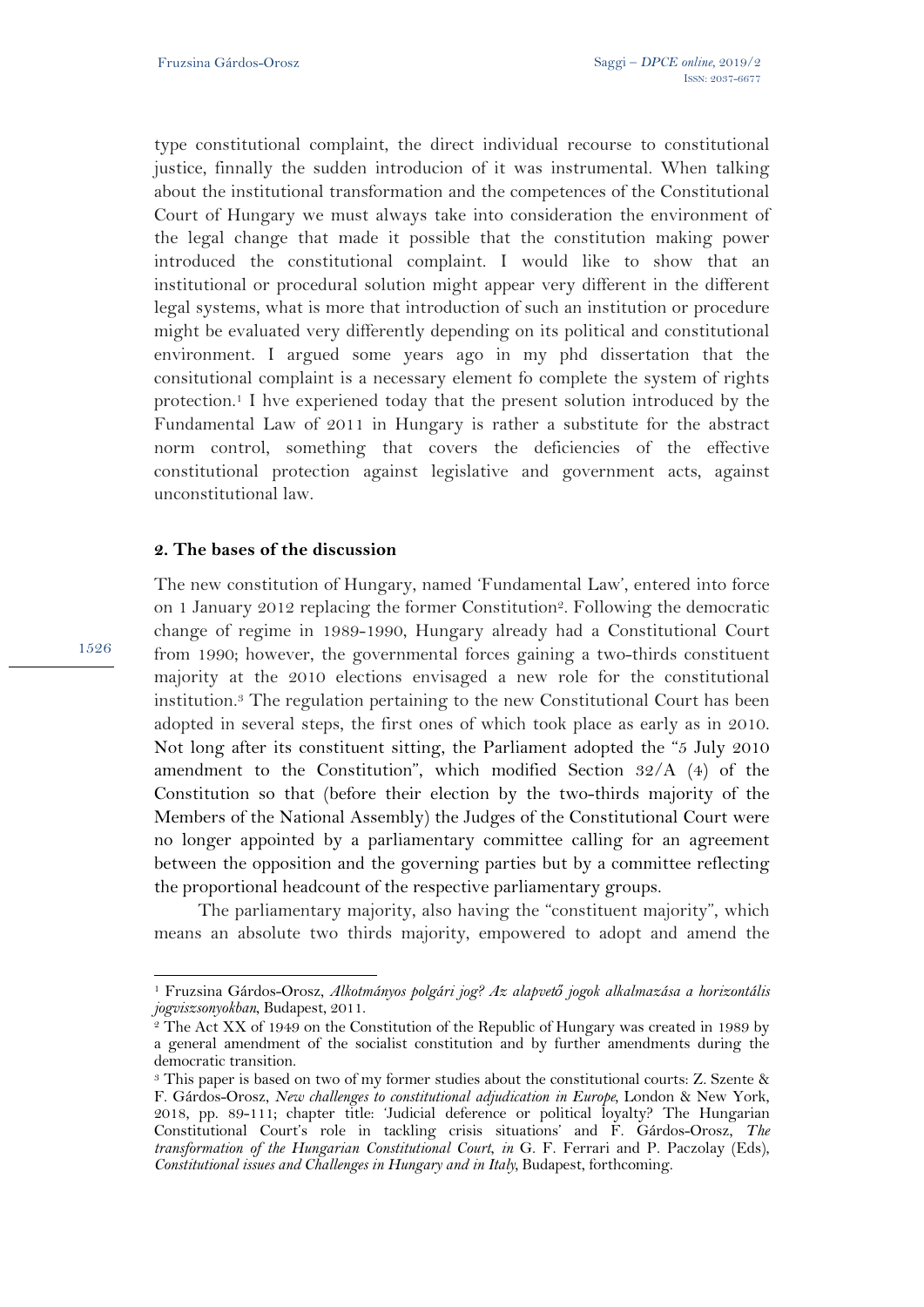$\overline{a}$ 

constitution in Hungary, also decided in 2010 to decrease the influence of the Constitutional Court by way of limiting its competences. The Constitution was amended so that the Constitutional Court would not examine the contents of the laws relating to central finances which are of substantial importance in terms of governance.<sup>4</sup>(The restriction persists in Article 37  $(4)$ - $(5)$  of the Fundamental Law<sup>5</sup>, and – with a few distinctive exceptions<sup>6</sup> – the Constitutional Court has actually refused such proposals with reference to a lack of competence.

According to another amendment, the "National Assembly [...] shall elect the President of the Constitutional Court from among the members of the Constitutional Court by 31 July 2011, by a two-thirds majority of the Members of the National Assembly".7 Earlier, the body itself elected its President from among its members, for three years. According to the new rules, the National Assembly also elects the President from among the Judges of the Constitutional Court by a two-thirds majority, moreover, the President is appointed until the end of his or her mandate, which may last for up to 12 years. The President's position has been traditionally strong, as, for example, the President has a casting vote in the event of a tie, and it is also the President who assigns the cases i.e. selects their respective rapporteurs. The rapporteur Judge has a particular influence on the result of the case and the final contents of the decision. Among the President's wide scope of tasks, it is also worth highlighting that it is the President who sets the agenda, i.e. determines when each case is discussed by the body. This also has a strategic importance.<sup>8</sup>

With the entry into force of the Fundamental Law, the number of the Judges of the Constitutional Court rose to 15 from 11, by adding the new

<sup>4</sup> Act CXIX of 2010 on the Amendment to the Constitution was promulgated in vol. 177/2010 of the Official Gazette (Magyar Közlöny). For a detailed analysis of the restriction see Miklós Bánkuti et al.: "Opinion on Hungary's New Constitutional Order" lapa.princeton.edu/ hosteddocs/hungary/Amicus\_Cardinal\_Laws\_final.pdf.

<sup>&</sup>lt;sup>5"</sup>As long as the level of state debt exceeds half of the Gross Domestic Product, the Constitutional Court may, within its competence pursuant to points b) to e) of paragraph (2) of Article 24, review the Acts on the central budget, on the implementation of the budget, on central taxes, on duties and on contributions, on customs duties, and on the central conditions for local taxes for conformity with the Fundamental Law exclusively in connection with the rights to life and human dignity, to the protection of personal data, to freedom of thought, conscience and religion, or in connection with the rights related to Hungarian citizenship, and it may only annul these Acts for the violation of these rights. The Constitutional Court shall have the right to annul without restriction Acts governing the above matters if the procedural requirements laid down in the Fundamental Law for the making and publication of such Acts have not been observed." This limitation persists until the condition as per Article 37 (4) is met, that is, the level of state debt decreases to less than half of the Gross Domestic Product. According to current financial-economic analyses, this condition will hardly be met in the near future.

 $6$  Decision no. 184/2010 (X. 28.) and no. 37/2011. (V. 10.) of the CC on the unconstitutionality of the introduction of a special retroactive 98% tax.

<sup>7</sup> Section 5 of Act LXI of 2011 on the amendment to Act XX of 1949 on the Constitution of the Republic of Hungary required for the adoption of certain transitional provisions related to the Fundamental Law

<sup>8</sup> For the competences of the President of the Constitutional Court please consult Section 17 (1) of the Act on the CC.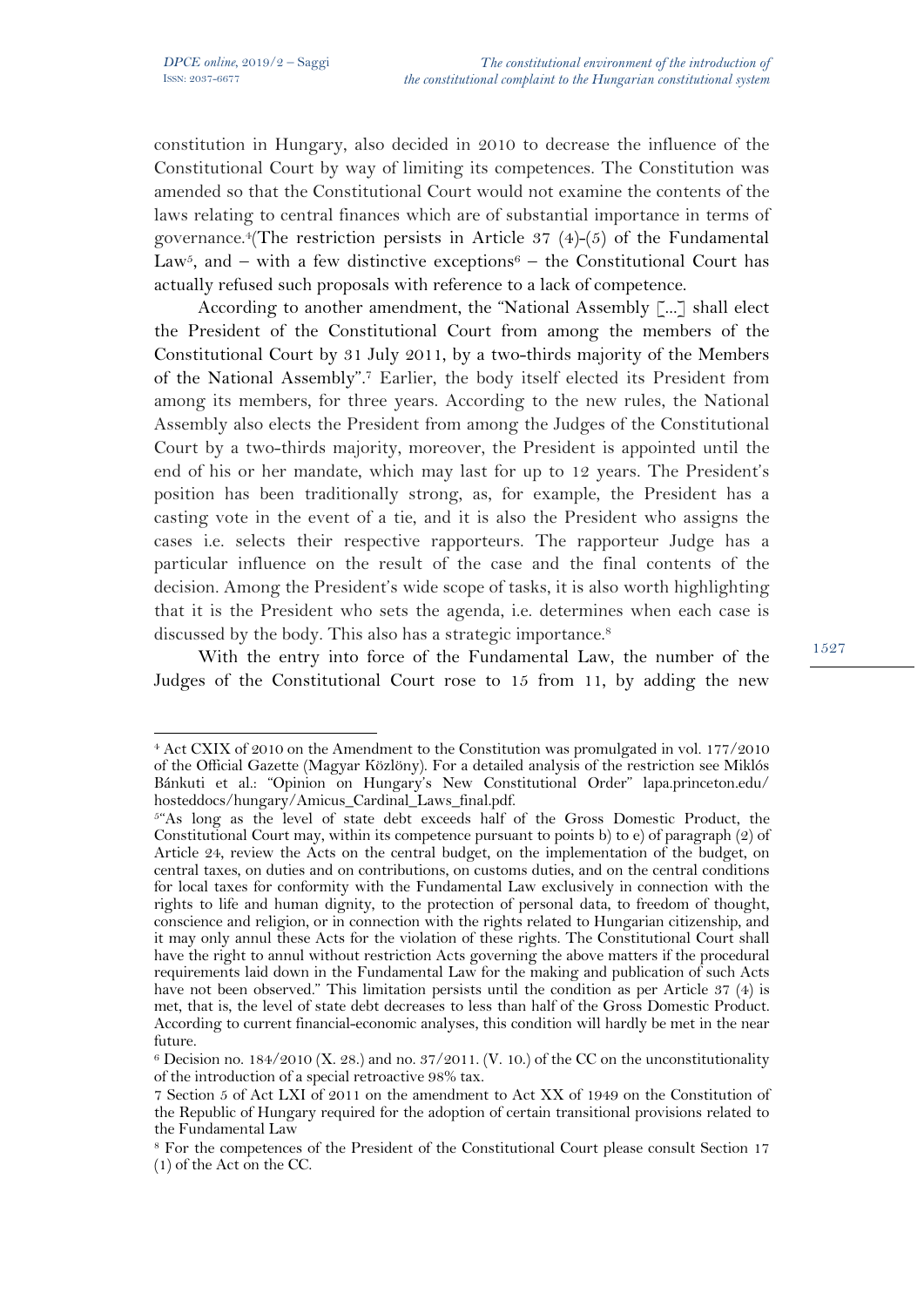members elected by the two-thirds majority of the National Assembly<sup>9</sup> to the body (also due to a modification of the procedure of the Judges' appointment). At the same time, the mandate of the Judges of the Constitutional Court rose to twelve years from nine, and the possibility of their re-election was abolished.10

The position of the Judges of the Constitutional Court elected by the constitutional majority was definitively strengthened by an amendment to Act CVI of 2011 on the Constitutional Court ("Act on the CC", a cardinal act pursuant to the Fundamental Law) whereby the provision according to which the mandate of the Judges of the Constitutional Court expires at the age of 70, was deleted from the text.11 Consequently, if, for example, a person is elected a Judge of the Constitutional Court at the age of 68, his or her mandate expires at the age of 80. By 2017, no Judge elected before 2010 remained in the body.

After the rapid drafting of the constitution in 2010-2011, the Fundamental Law chose complex and, in certain respects, atypical solutions, which were subsequently further shaped in accordance with the will of the two-thirds constituent (constitution-amending) majority by way of the fourth amendment to the Fundamental Law and the amendments of the Act on the CC, which latter were adopted rather rapidly<sup>12</sup>, in reply to current governmental challenges.

#### **3. The transformation of the Hungarian Constitutional Court since 2010**

In the period after 1990, and in the years following the change of regime in particular, the Constitutional Court – maybe in a way worthy of criticism – assumed a significant role in forming the order of public and civil law in Hungary. Maybe that is why the constituent (constitution-amending) majority did not choose to carry out a complete reform in 2010 and on. The Constitutional Court has remained as a constitutional institution<sup>13</sup>, it has kept its significant competences, and the concept that it is the Constitutional Court that has the final say on the contents of the Fundamental Law and the

1528

l

<sup>9</sup> The Fidesz-KDNP coalition gained an absolute two-thirds majority in the National Assembly in both 2010 and 2014, obtaining the power to act as a constituent assembly pursuant to the Constitution. Article S (2) of the Fundamental Law also provides that for the amendment of the Fundamental Law, the votes of two-thirds of the Members of the National Assembly shall be sufficient.

<sup>&</sup>lt;sup>10</sup> In Section 15 (3) of the new Act on the CC, the legislator has also stipulated that the 12-year mandate of the Judge of the Constitutional Court in office shall be extended if the new Judge is not successfully elected by the relevant deadline. This provision, however, conflicted with Article 24 (8) of the Fundamental Law, and was repealed by Section 42 (3) of Act CCVII of 2013.

<sup>11</sup> This provision was repealed by Section 42 (1) of Act CCVII of 2013, which entered into force as of 11/12/2013.

 $12$  By the end of 2014, 55 provisions of the Act on the CC were amended by altogether 6 Acts: Act CCI of 2011, Act CXXXI of 2013, Act CXXXIII of 2013, Act CCVII of 2013, Act CCXXIII of 2013 and Act CCXXXVIII of 2013.

<sup>13</sup> Gabor Attila Toth: Folytatja-e az Alkotmánybíróság? "Will the Constitutional Court Continue?" In Gábor Attila Tóth: *Eletfogytig szabadlab. Alkotmányjogi karcolatok*. *(At Large for a Lifetime. Sketches of Constitutional Law.)* (Budapest: Élet és Irodalom (Life and Literature) 2011) 26.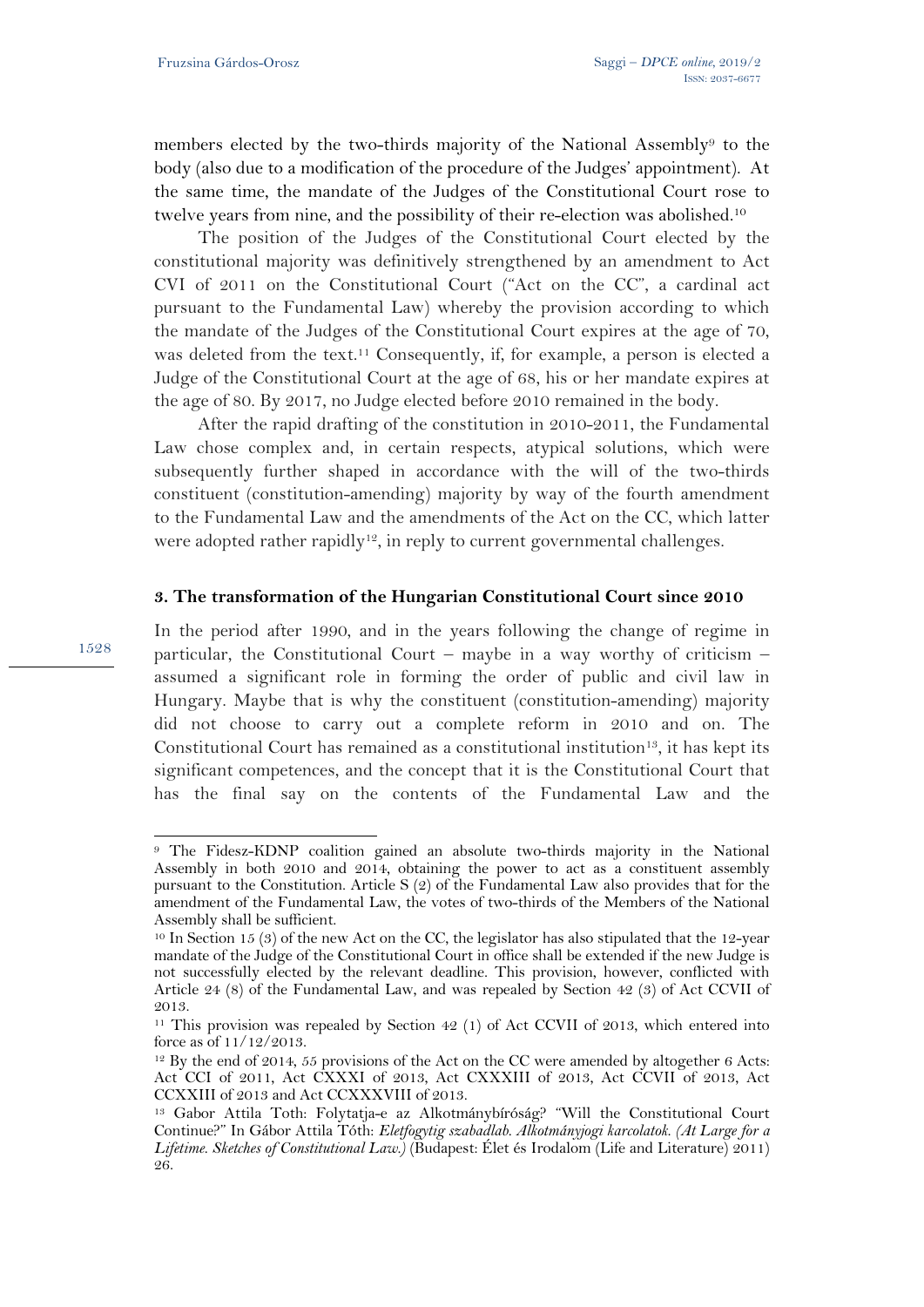l

constitutionality of laws, has also survived. The structurally separate Constitutional Court has the power to annul laws. Given the two-thirds constituent majority, however, neither the constituent majority, nor the newly elected Judges of the Constitutional Court themselves had a reason to believe that they had the real autonomous power to interpret the Fundamental Law, as in 2010-2013, the constituent (constitution-amending) majority overrode the Constitutional Court's decisions in many cases by amending the Fundamental Law.14 Although the relationship of the governmental majority and the Constitutional Court has sometimes been tense in other countries as well15, the Hungarian situation is special because before 2010, the Constitutional Court enjoyed general and stable legitimacy. While the constitutional principle of the division of powers was being respected, the only branch with which the desired level of cooperation was not reached was the judiciary. Several researches have shown that the judicial practice rarely reflected the constitutional arguments or the Constitutional Court's decisions.16

The details of the envisaged complete transformation of the Constitutional Court's competences unfolded in the course of the drafting of the constitution. Pursuant to Article 24 of the Fundamental Law, the Constitutional Court shall be the principal organ for the protection of the Fundamental Law. The Constitutional Court shall examine adopted but not yet published Acts for conformity with the Fundamental Law. It shall review immediately but no later than within ninety days any piece of legislation applied in a particular case for conformity with the Fundamental Law at the proposal of any judge. It shall review, on the basis of a constitutional complaint, the conformity with the Fundamental Law of the rules of law applied in a particular case and of a judicial decision. It shall review any piece of legislation for conformity with the Fundamental Law at the proposal of the Government, one-fourth of the Members of the National Assembly, the President of the Curia, the Prosecutor General or the Commissioner for Fundamental Rights. In addition, the Constitutional Court shall examine whether rules of law are in conflict with international treaties, and whether the Fundamental Law and its amendments have been adopted constitutionally in terms of compliance with procedural rules. The Fundamental Law itself allows the Constitutional Court to exercise further

<sup>&</sup>lt;sup>14</sup> For the analysis of the amendments to the Constitution before  $2012$  see e.g. István Stumpf, "Rule of Law, Division of powers, constitutionalism". *Acta Juridica Hungarica* 2014/4. 299-317. Nóra Chronowski calls the result "limited constitutional jurisdiction". Nóra Chronowski: Az alkotmánybíráskodás sarkalatos átalakítása (Fundamental Transformation of Constitutional Jurisdiction). MTA Law Working Paper 2014/8. 4.

<sup>15</sup>A much cited example consists of the initial hardships of political acceptance of the German constitutional court – Kálmán Pócza: "Politika és Alkotmánybíróság: a Bundesverfassungsgericht létrejötte (Politics and the Constitutional Court: the Establishment of the Bundesverfassungsgericht)", *Külügyi Szemle* (Foreign Affairs magazine), 2014/1, 111- 131

<sup>16</sup> In summary and overviewing the relevant basic researches: Fruzsina Gárdos-Orosz: *Alkotmányos polgári jog? Az alapvető jogok alkalmazása a magánjogi jogvitákban (Constitutional Civil Law? Application of Fundamental Rights in Civil Law Disputes)* (Budapest-Pécs: Dialog-Campus 2011).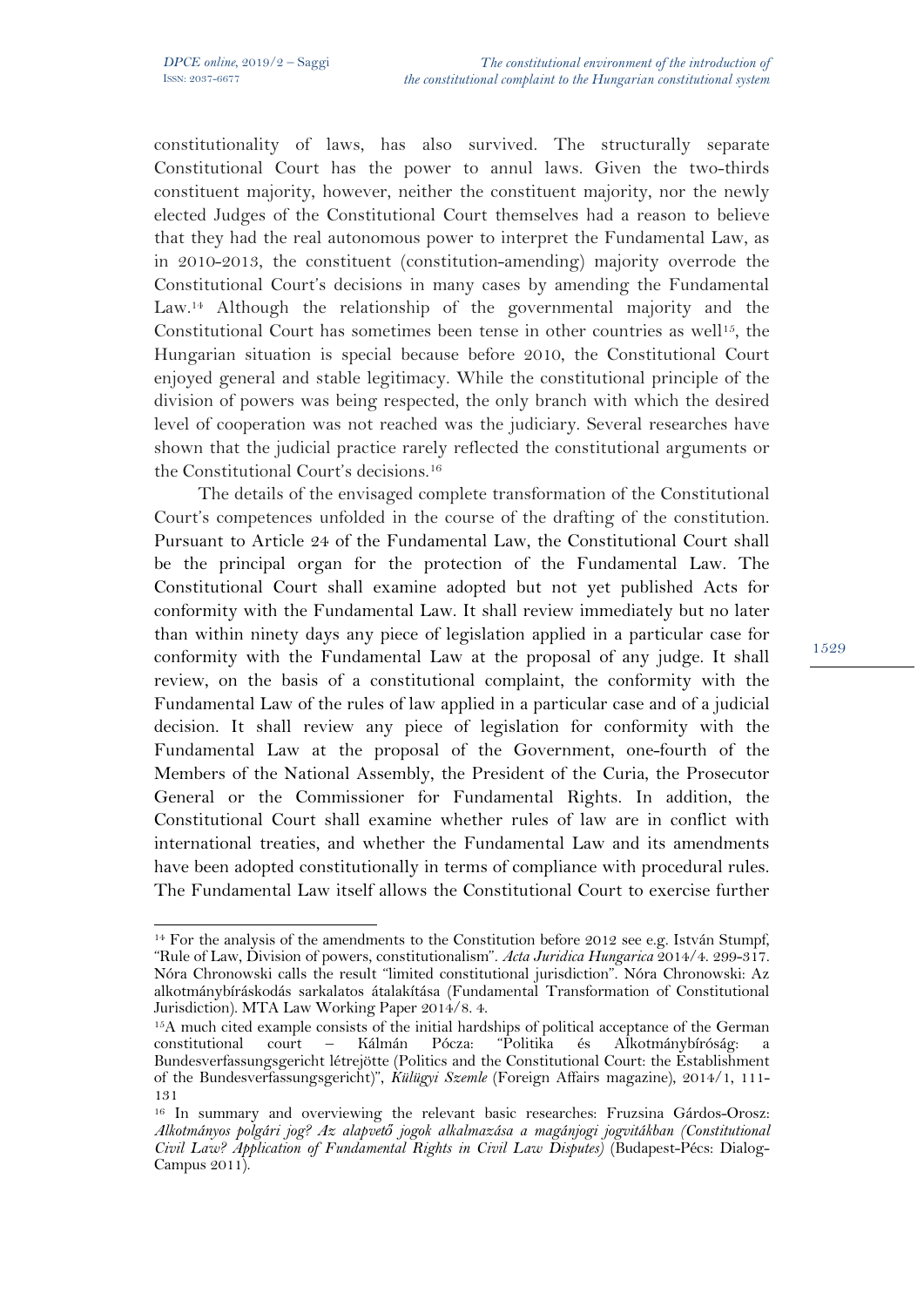functions and competences as laid down in a cardinal Act.

Pursuant to Section 13 (5)-(6) of the cardinal Act CLI of 2011 on the Constitutional Court, in addition to the procedures of abstract posterior norm control, specific posterior norm control, preliminary norm control and constitutional complaint procedures, the competences of the Constitutional Court also include the abstract interpretation of the Fundamental Law, the preliminary and posterior examination of laws for compliance with international treaties, the posterior constitutional examination of local government ordinances, normative decisions and orders, and decisions on the uniform application of the law, the examination of conflicts of competence between state organs, removal of the President of the Republic from office, giving opinion on the operation of a religious community contrary to the fundamental law, examination of the decision of the National Assembly concerning the acknowledgment of organisation performing religious activity, examination of a parliamentary resolution related to ordering a referendum, and giving opinion if a municipal council operates contrary to the Fundamental Law17.

Before 2012, the review of the decisions of the National Election Commission (Országos Választási Bizottság) and the examination of the unlawfulness of local government ordinances brought a higher caseload for the Constitutional Court. Therefore, the legislator transferred these decisions bearing the characteristics of administrative judicature to the municipal committee of the Curia, which had been established partially for this particular purpose. Due to reasons of scale, in the course of the further analysis, the other competences specified in the cardinal Act will not be addressed, including the abstract interpretation of the constitution, or the preliminary and posterior examination of the conflict of laws with international treaties, as these procedures, being insignificant in number, do not significantly contribute to the nature and characteristics of Hungarian constitutional judicature.18 Nevertheless, it is worth noting here that in a European comparison the scope of the Constitutional Court's functions and competences can be considered extremely complex.

Given the new rules regarding competence, the composition of cases has changed completely. The procedure of abstract posterior norm control which could be initiated by anyone *(actio popularis)* and which had made up the majority of cases earlier, has been abolished. Consequently, the scope of those entitled to initiate abstract norm control has been radically narrowed. In addition, by today, a new package of constitutional complaints, also allowing for the review of judicial decisions, is available for those violated in their rights enshrined in the Fundamental Law, even if they wish to challenge the norm underlying the judicial decision. If, on the other hand, the constitutionality of the norm needs to be reviewed because the application or entry into force of the law leads to a direct violation of fundamental rights, the aggrieved person also has the

 $\overline{a}$ 

<sup>17</sup> Section 35 (5)

<sup>18</sup> www.mkab.hu/statisztika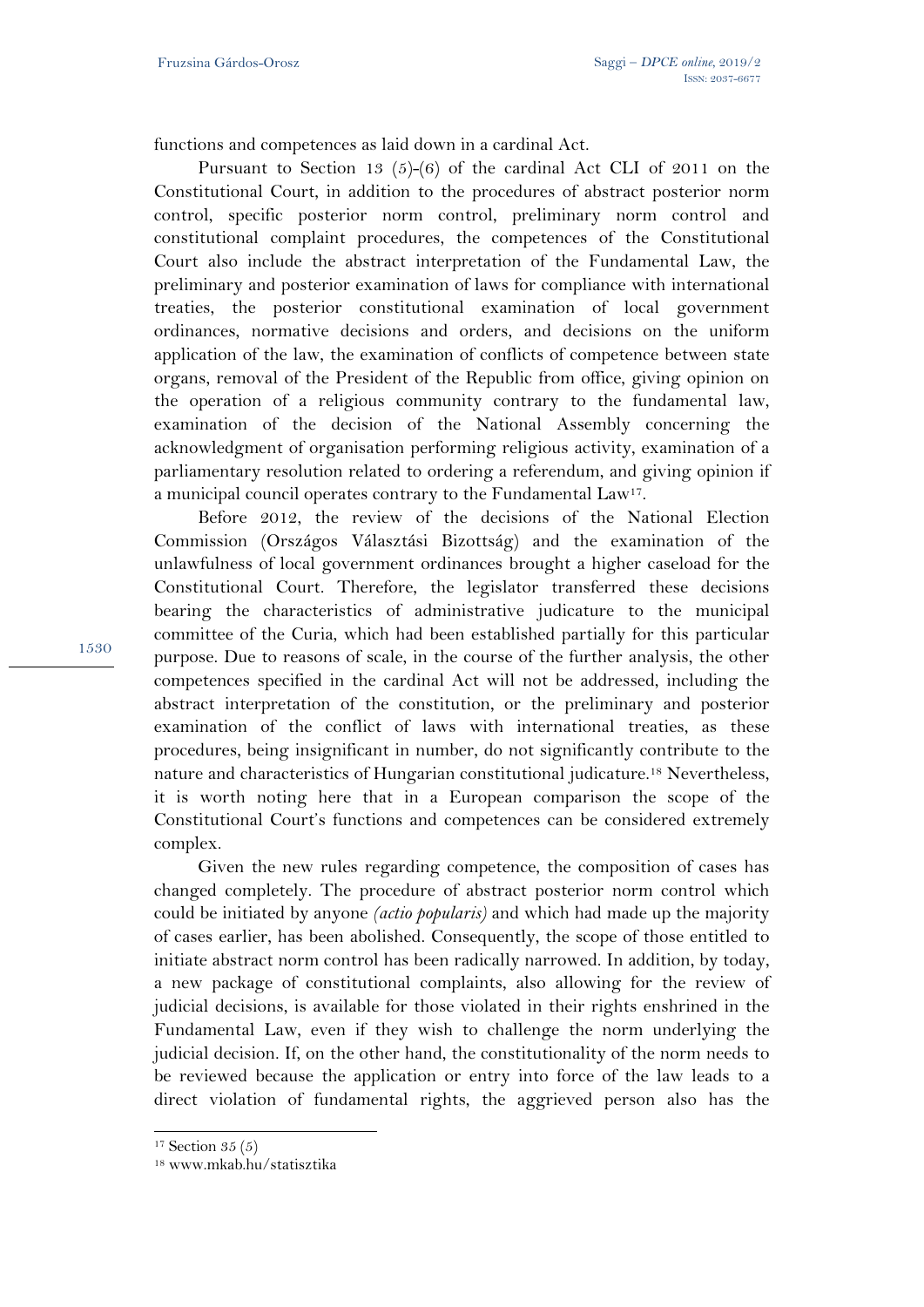opportunity to submit a constitutional complaint.19

It can be established that the new regulation clearly modified the rules of interaction between the constitutional institutions and the Constitutional Court. While earlier the connection could be considered intensive between the executive and the legislature, that is, the legislator and the Constitutional Court, under the current regulation, it is rather the connection between the ordinary courts and the Constitutional Court that is getting continuously stronger.

As the result of the transformation, as from 2015 the majority of norm control cases has been pursued in the area of judicial initiations; in a few cases, the constitutional complaints as per Section 26 (1) of the Act on the CC (also known before 2012) or the constitutional complaints as per Section 26 (2) of the Act on the CC (which can also be initiated if judicial procedures are not available) generate the cases of substantial norm control.20 The majority of cases, however, is made up of constitutional complaints as per Section 27 (German type constitutional complaint) of the Act on the CC, in the framework of which the Constitutional Court examines the procedure and, ultimately, the decision of the ordinary court. In addition to a few annulments and prohibitions of application of a certain piece of unconstitutional law, the legal consequences expressed in the operational ruling part of the Constitutional Court's decisions include constitutional requirements in an increasing number of the cases, declare the constitutional interpretation of the affected law with an *erga omnes* effect, decidedly aimed to orient the judicial practice.

In spite of all declarations<sup>21</sup> to the contrary – albeit made in general, and not as regards this phenomenon in particular – the Constitutional Court has become an appellate body in terms of the constitutionality of the application of law. Conducting the procedure – and therefore making decisions – in line with the Fundamental Law is a constitutional responsibility of all ordinary courts. Accordingly, in the framework of the procedure as per Section 27 of the Fundamental Law, the Constitutional Court examines something that should be expected from ordinary courts in a constitutional democracy. It examines as an appellate body whether the judge acting in the case has made its decision in harmony with the Fundamental Law. Of course, the Constitutional Court's decisions have increased significance also in that they go beyond the specific cases and shape the judicial practice and, ultimately, the legislation and the application of the law in general (objective protection of the constitutional order). Due to their position among the sources of law, the Constitutional Court's decisions are shaping the legal order with an *erga omnes* effect even through the individual cases. The special procedural law applied by the Constitutional Court also proves that the law-forming function of the Constitutional Court is between the functions of legislation and judicature. The

 $\overline{a}$ 

<sup>&</sup>lt;sup>19</sup> The detailed rules and experiences regarding the old and new competences will be addressed in the next part.

<sup>&</sup>lt;sup>20</sup> The new complaint procedure is presented in the next part.<br><sup>21</sup> e.g. Decision no. 3037/2014 (III. 13.) of the CC.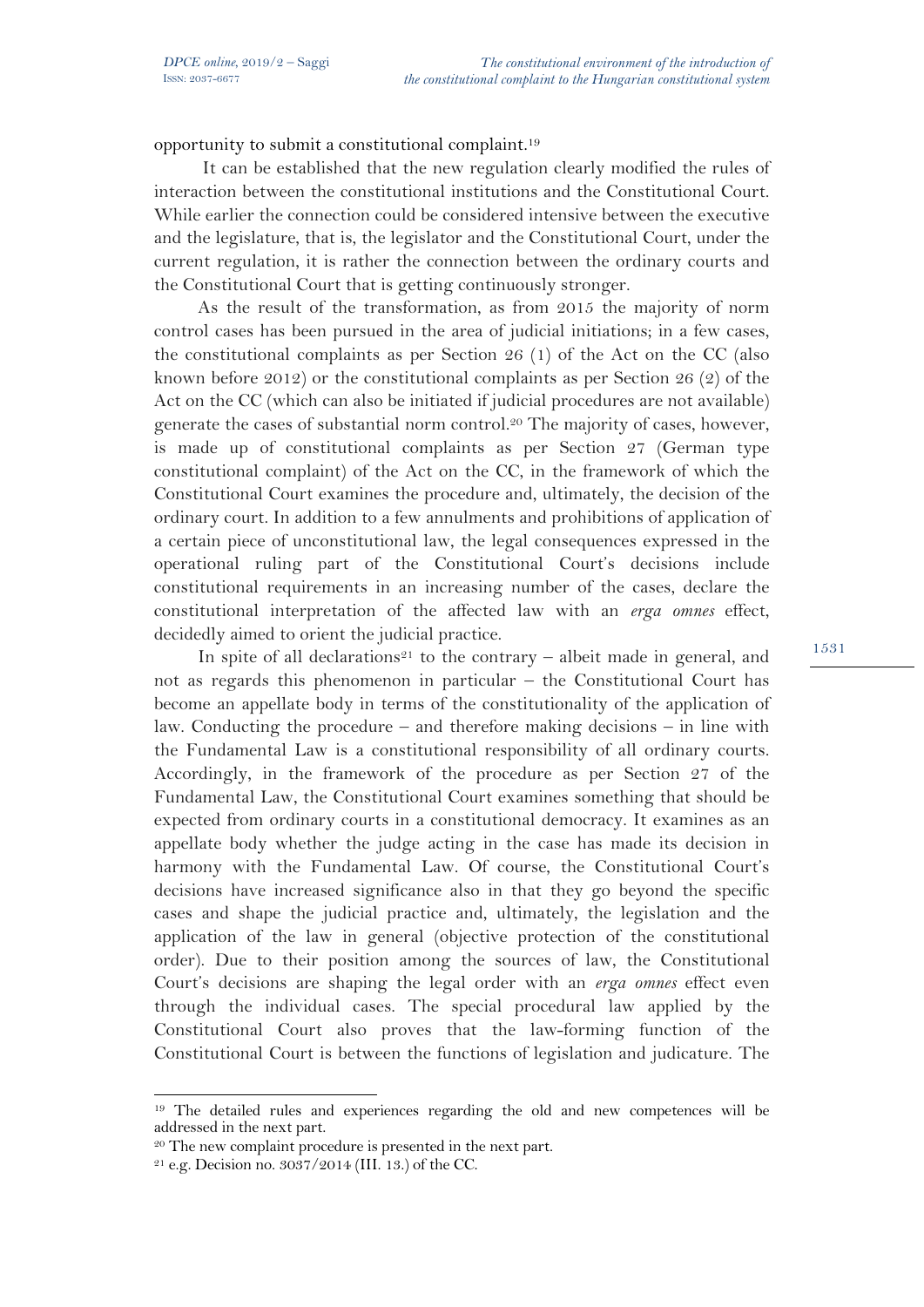concept according to which the Constitutional Court is a so-called "negative legislator" has already become widely known earlier, however, in light of its new competences it is also to be acknowledged that, in the particular cases, the Constitutional Court is ultimately the 'lawful judge' of the parties.<sup>22</sup> In constitutional complaint procedures, the Constitutional Court acts as an appellate judge in terms of the constitutional aspects of the particular litigation case. The scope of review in terms of constitutionality, however, is limited in the individual cases<sup>23</sup>.

Before 2012, based on the rules of *actio popularis*, the posterior abstract norm control procedure that could be initiated by anyone, everyone (without having to prove their interests and without the need for a previous court proceeding) could file a submission with the Constitutional Court. Of course – as it is also apparent from the text of the submissions – the majority of the individual petitions was also based on individual interests, or violations of rights or interests, but the procedural order did not require the preliminary enforcement of rights in the way it has since 2012. It was simple to have direct recourse to the Constitutional Court. As the Fundamental Law decided to terminate the institution of *actio popularis*, after January 2012, the persons and organisations intending to take action in order to protect the constitutional order but who are not directly affected by a specific case can inform the Constitutional Court of their constitutional position only in the form of *amicus curiae* i.e. in connection with a specific pending case, but they have no right to submit a petition.

The change has rather been a shift from control over legislation to control over the application of law in the current system. Before 2012, the Hungarian constitutional legal literature had often pointed out that it would be important to introduce the constitutional complaint as known in German law.24 In contrast, after 2012, the literature has often stressed that it would be important to exercise actual and efficient constitutional legal control over the legislature and

 $\overline{a}$ 22 The fact that the Constitutional Court does not decide on the litigation case, does not invalidate this suggestion. According to Chapter XXIV of Act III of 1952 on the Code of Civil Procedure, for example, the decision of the CC shall be followed by a repeated judicial proceeding, except if the Curia or the party concerned deems it unnecessary. In many cases, the ordinary judicial appellate forum cannot decide on the dispute either, but it can only e.g. order the court of first instance to conduct a new procedure.

<sup>&</sup>lt;sup>23</sup> E.g. in a constitutional complaint, the only valid ground for reference can be the violation of a right enshrined by the Fundamental Law (Order no. 3252/2012. (IX. 28.) of the CC); an issue regarding the application of the law having an "exclusively civil law nature" cannot have substantial importance in terms of constitutional law (Order no. 3072/2012. (VII. 26.) of the CC); The Constitutional Court may not revise the ordinary court decision that was made on the basis of case-by-case assessment: the Constitutional Court is not entitled to "review the judicial assessment pertaining to the results of the evidentiary procedure" (Order no.  $3237/2012$ . (IX. 28.) of the CC; The Constitutional Court has no competence to review the direction of the judicial decision or the judicial assessment of evidence, nor has it competence to adjudicate how the ordinary courts assessed the various facts, in other words, it may not fully review the totality of the judicial proceeding (Order no. 3359/2012. (XII. 5.) of the CC). 24 The relevant literature is summarised in: Gárdos-Orosz (fn. 14).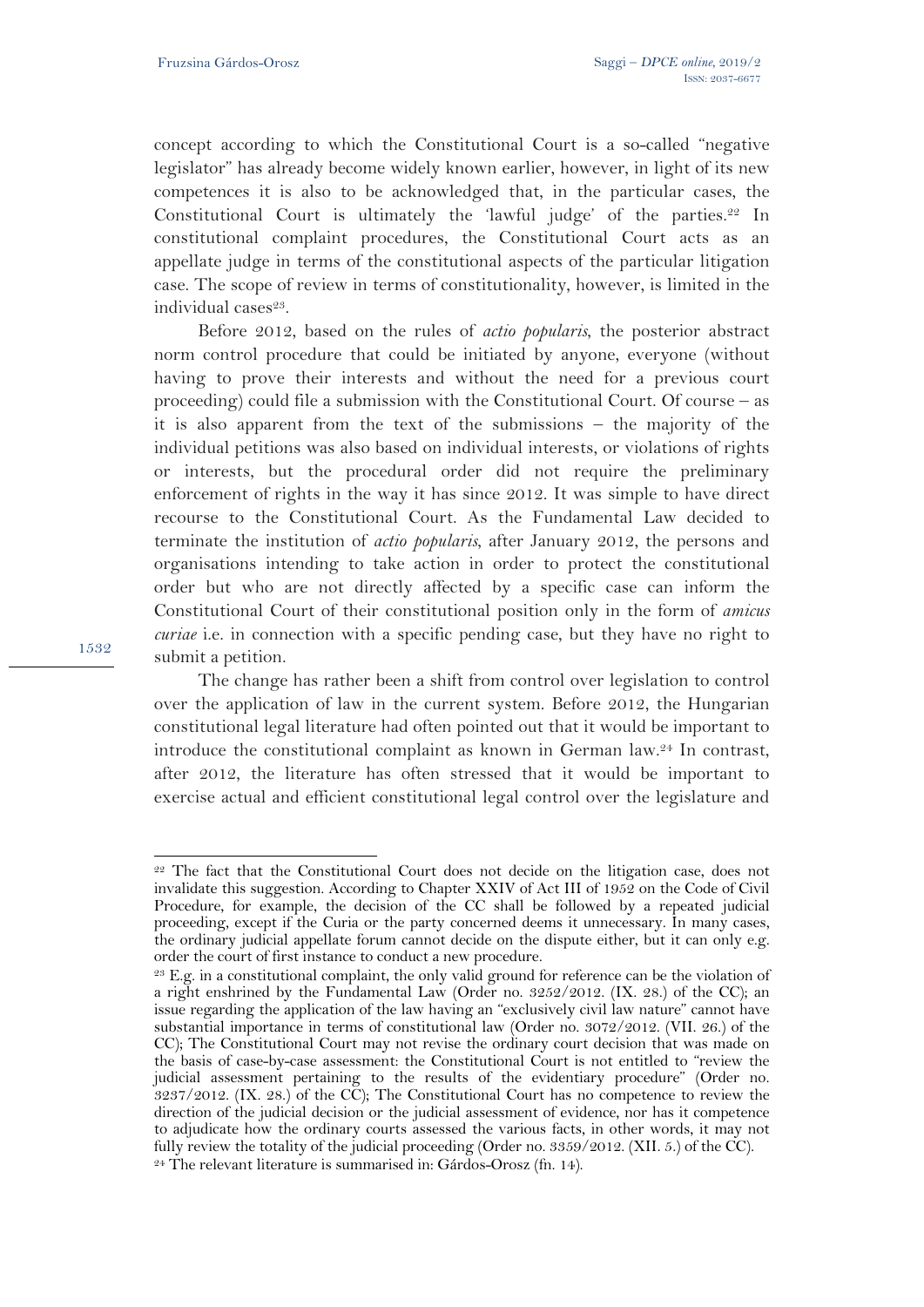the changes to the constitution.25 The two directions of constitutional protection are not alternative but supplementary to each other; both ensure the realisation of the constitutional ideal of a self-restraining power.

At the birth of the new Constitutional Court, the perception of the body of its own role is manifested in the declaration issued on 28 October 2010 regarding the above-mentioned envisaged self-restraining amendment to the Constitution. "The Constitutional Court of the Republic of Hungary is a major institution and a guarantee of the democratic rule of law, the main duty of which is to protect constitutionality and the citizens' fundamental rights. (...) With regard to posterior norm control, there are two basic requirements on constitutional judicature. On the one hand, constitutional control should cover all acts of law, regardless of the regulated subject matter, on the other hand, the Constitutional Court should be given the power to annul any act of law deemed unconstitutional." The declaration stresses that the functions and responsibilities of constitutional judicature are permanent by nature. Contrary to that, the attitude of the Constitutional Court in 2019 is more of an adaptation to the changing circumstances, aptly described by the following thoughts expressed by Barnabás Lenkovics, then President of the Constitutional Court, in an interview: "Constitutional judicature is not independent of time and space, either. We need to keep up with the changing circumstances. The same benchmarks elaborated and applied by the Constitutional Court against the legislator under stable or at least seemingly stable circumstances cannot be applied unchanged under substantially different historical circumstances. This would result in lifting some benchmarks to the state of dogma, paralyse legislation, governance, and even the operation of the rule of law, which would make crisis management impossible. This is the reason behind the transformation of the content and set of criteria of fundamental rights in the Fundamental Law, as well as the significant changes made to the competences of the Constitutional Court, the shift towards the protection of the individual's fundamental rights."26

## **4. From actio popularis to constitutional complaint**

 $\overline{a}$ 

As general a rule, the procedure of the Hungarian Constitutional Court can be initiated by a petition.<sup>27</sup>Thus, the petitioner's role and responsibility is crucial to what is examined by the Constitutional Court in Hungary. Therefore, in the following, besides presenting the substance of the output of the constitutional

<sup>25</sup> Fruzsina Gárdos-Orosz, Zoltán Szente: Alkotmánybíráskodás (Constitutional adjudication) 2010-2015, Hvg-Orac, Budapest 2015.

<sup>26</sup>Interview with Barnabás Lenkovics in the online journal Jogi Fórum. www.jogiforum.hu/interju/122. As opposed to this view, see: László Sólyom: "Ezen a lejtőn nehéz lesz megállni! "It will be hard to stop on this slope."" *Iustum, Aequum, Salutare*. 2010/4. 5- 9.

 $27$ It can be mentioned as an exception that as of 2012, the Constitutional Court may only establish unconstitutional legislative omission *ex officio;* this may not be requested by petition. The Constitutional Court may also initiate the examination of conflicts with international treaties *ex officio*.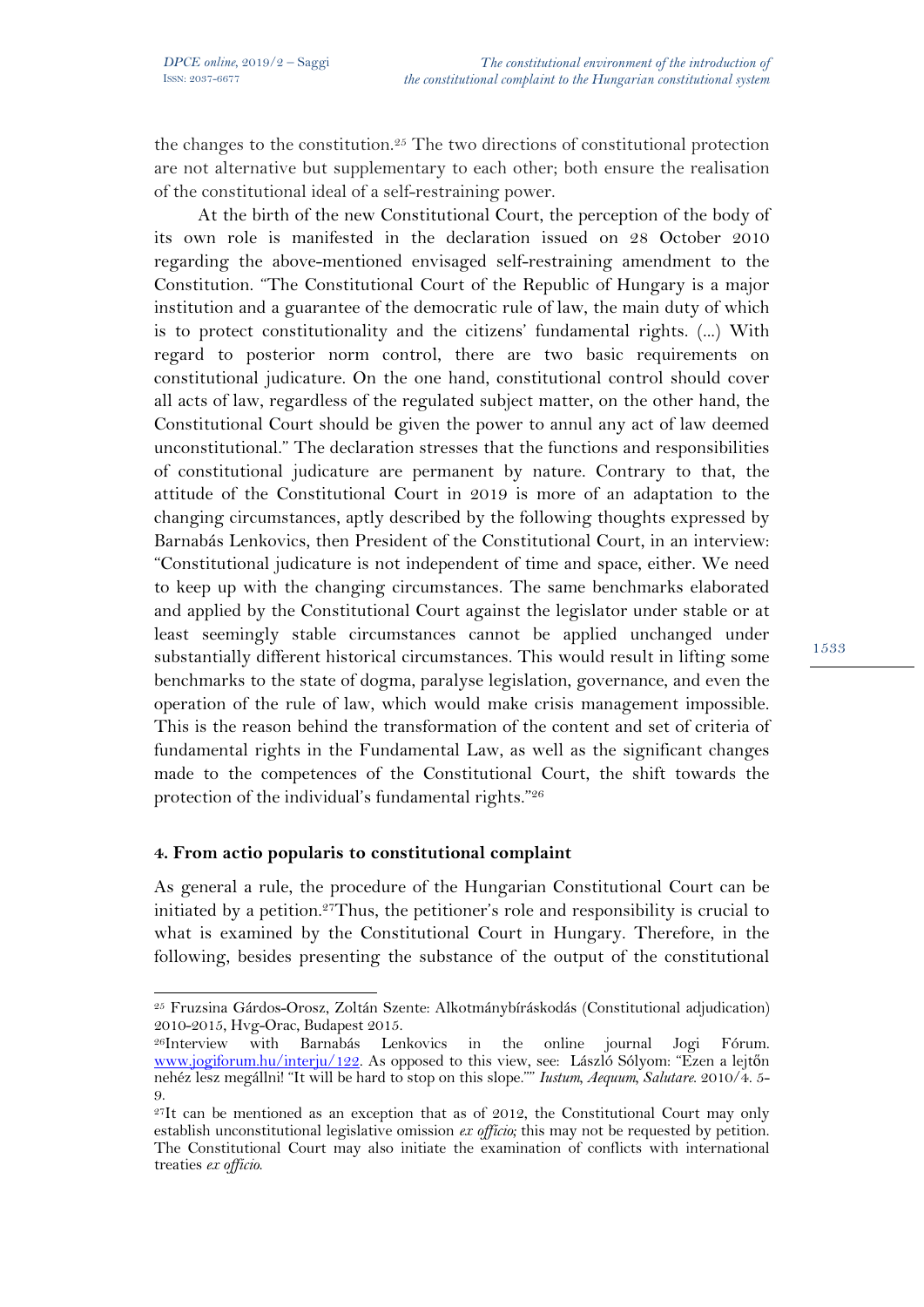court procedure, an attempt will be made to assess the input as well.

A significant part of the petitions, especially the constitutional complaints are not suitable for examination on the merits. With regard to the organisation and operation of the Constitutional Court, single judges have appeared as a new institution as opposed to earlier practice, who are authorised to reject petitions with formal defects if the petitioner has not accepted the information provided by the Secretary General and the single judge evaluates the petition as unsuitable for being the basis of further investigation.

Pursuant to Section 50 (1) of the Act on the CC, the five-member-panel has become the typical forum for the examination of cases. In the majority of cases, the five-member-panel examines the admissibility of constitutional complaints, so this is the forum which may reject petitions without examination on the merits. Section 50 (2) rules that only those cases are not to be adjudicated by the five-member-panel which pertain to the exclusive jurisdiction of the plenary session. The five-member-panel may not annul an act but it may annul a court decision and may also establish an omission on behalf of the National Assembly or a constituional requirement giving the constitutional interpretation of the law.

According to the justification of the Fundamental Law, the constitutional complaint regulated in Section 27 of the Act on the CC is to be regarded as a brand new competence of the Constitutional Court, which "opens up a whole new era in the protection of fundamental rights", since "petitioners who have already exhausted their effective legal remedies are provided with an additional special legal remedy, which ensures that in the most serious cases of violations of fundamental (constitutional) rights, there is a possibility for arriving at a decision in conformity with the Constitution".

Pursuant to Article 24 (2) c) of the Fundamental Law, on the basis of a constitutional complaint, the Constitutional Court reviews the conformity with the Fundamental Law of the rules of law applied in a particular case. Pursuant to Article 24 (2) d) of the Fundamental Law, on the basis of a constitutional complaint, the Constitutional Court also reviews the conformity with the Fundamental Law of a judicial decision. Based on the rules set out in the Fundamental Law, the Act on the Constitutional Court has established three categories of constitutional complaints.

Pursuant to Section 26 (1) of the Act on the CC "[i]n accordance with Article 24 (2) c) of the Fundamental Law, persons or organisations affected by a concrete case may submit a constitutional complaint to the Constitutional Court if, due to the application of a legal regulation contrary to the Fundamental Law in their judicial proceedings, their rights enshrined in the Fundamental Law were violated, and the possibilities for legal remedy have already been exhausted or no possibility for legal remedy is available". This type of constitutional complaint had already been a functioning institution of Hungarian law before 2012. In 2011 there were a total of 51 pending cases of this kind.

Pursuant to Section 26 (2) of the Act on the CC, by way of derogation from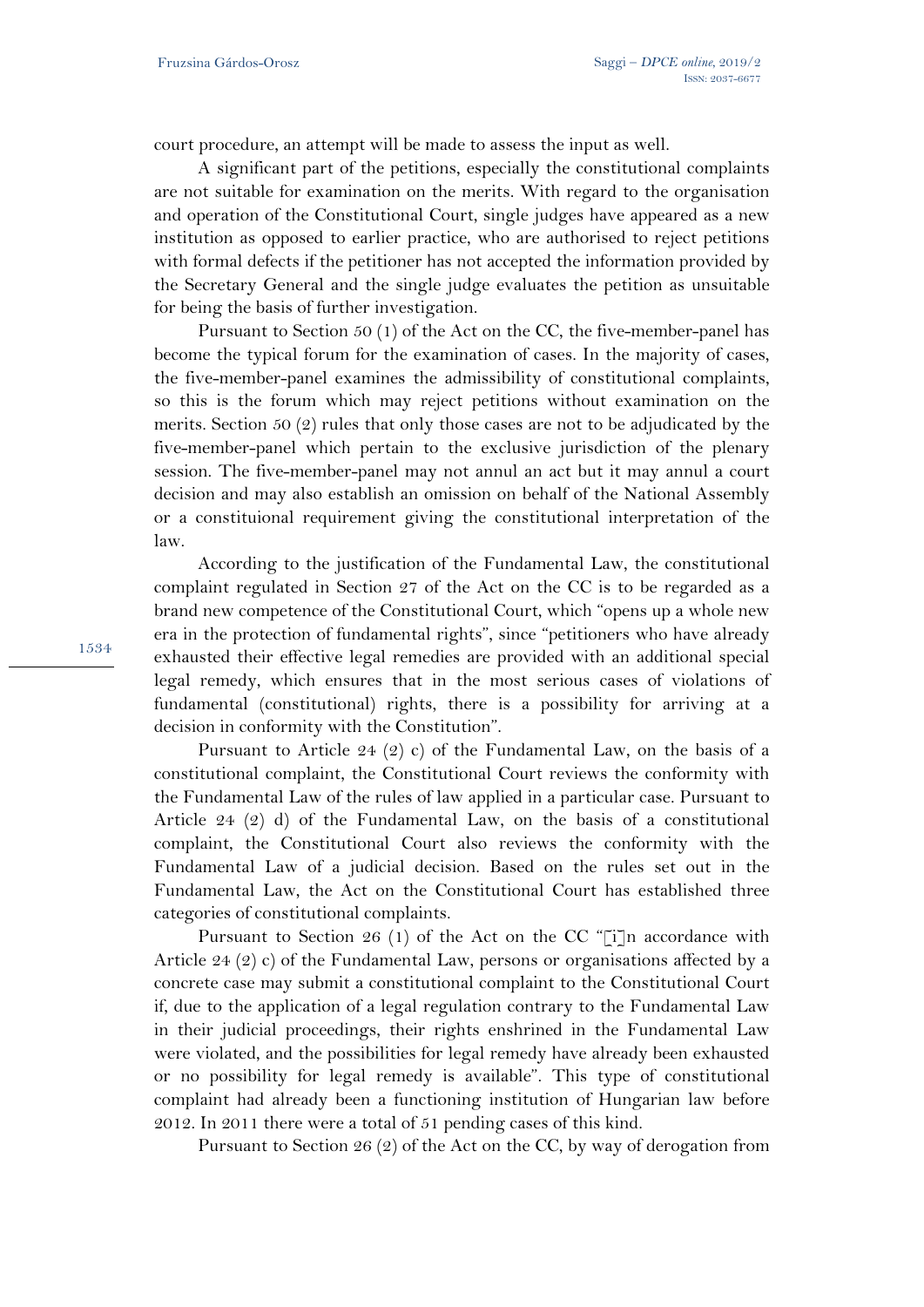$\overline{a}$ 

the previous case, Constitutional Court proceedings may also be initiated – by exception  $-$  if, due to the application of a legal provision contrary to the Fundamental Law, or when such legal provision becomes effective, rights were violated directly, without a judicial decision, and there is no procedure for legal remedy designed to repair the violation of rights, or the petitioner has already exhausted the possibilities for remedy. This type of complaint is frequently named direct constitutional complaint in the relevant literature.

Pursuant to Section 27 of the Act on the CC, in accordance with Article 24 (2) d) of the Fundamental Law, persons or organisations affected by judicial decisions contrary to the Fundamental law may submit a constitutional complaint to the Constitutional Court if the decision made regarding the merits of the case or other decision terminating the judicial proceedings violates their rights laid down in the Fundamental Law, and the possibilities for legal remedy have already been exhausted by the petitioner or no possibility for legal remedy is available for him or her. This competence for the constitutional review of judicial decisions is often called the "real" constitutional complaint in Hungarian technical jargon.

The new competences were presumably introduced as a consolation for the abolition of *actio popularis*. However, as a general rule, procedural laws set rather high standing criteria for procedures aiming at the protection of individuals' right. The primary aim of the constitutional complaint types is to provide remedy for the violation of law by way of annulling the judicial decision and the unconstitutional legal norm. As a peripheral effect of such procedures, the unconstitutional norm is eliminated from the legal order, or  $-$  as it is the case in Hungarian law –, the establishment of a generally binding constitutional requirement has a constitutive effect.

The examination of admissibility of constitutional complaints is a new phase of the Constitutional Court procedure; the examination of format and content so as to decide whether the petition is suitable for being adjudicated on the merits. In Hungary, according to the new rules of the Act on the CC, similarly to the constitutional court procedure in the region following the German model<sup>28</sup>, prioritising the principle of equality above all, the declared main focus of the regulation is the screening principle, i.e. when the Constitutional Court decides on admissibility, it only examines the existence of the format and content requirements set out in the Act on the CC regarding the particular case; in principle, no other aspects may be considered. Nevertheless, the considerations for selection appear in Section 29 of the Act on the CC, which states that in order for a petition to be admissible, it must be demonstrated that the conflict with the Fundamental Law significantly affects the judicial decision, or the case raises constitutional law issues of fundamental importance. Similar screening criteria for constitutional law issues of fundamental importance also

<sup>28</sup> András Jakab: A valódi alkotmányjogi panasz – nemzetközi kitekintés, "The "real constitutional complaint" and the main characteristics of its adjudication – an international excursus". *Alkotmánybírósági Szemle,* 2011/2 p. 64-74.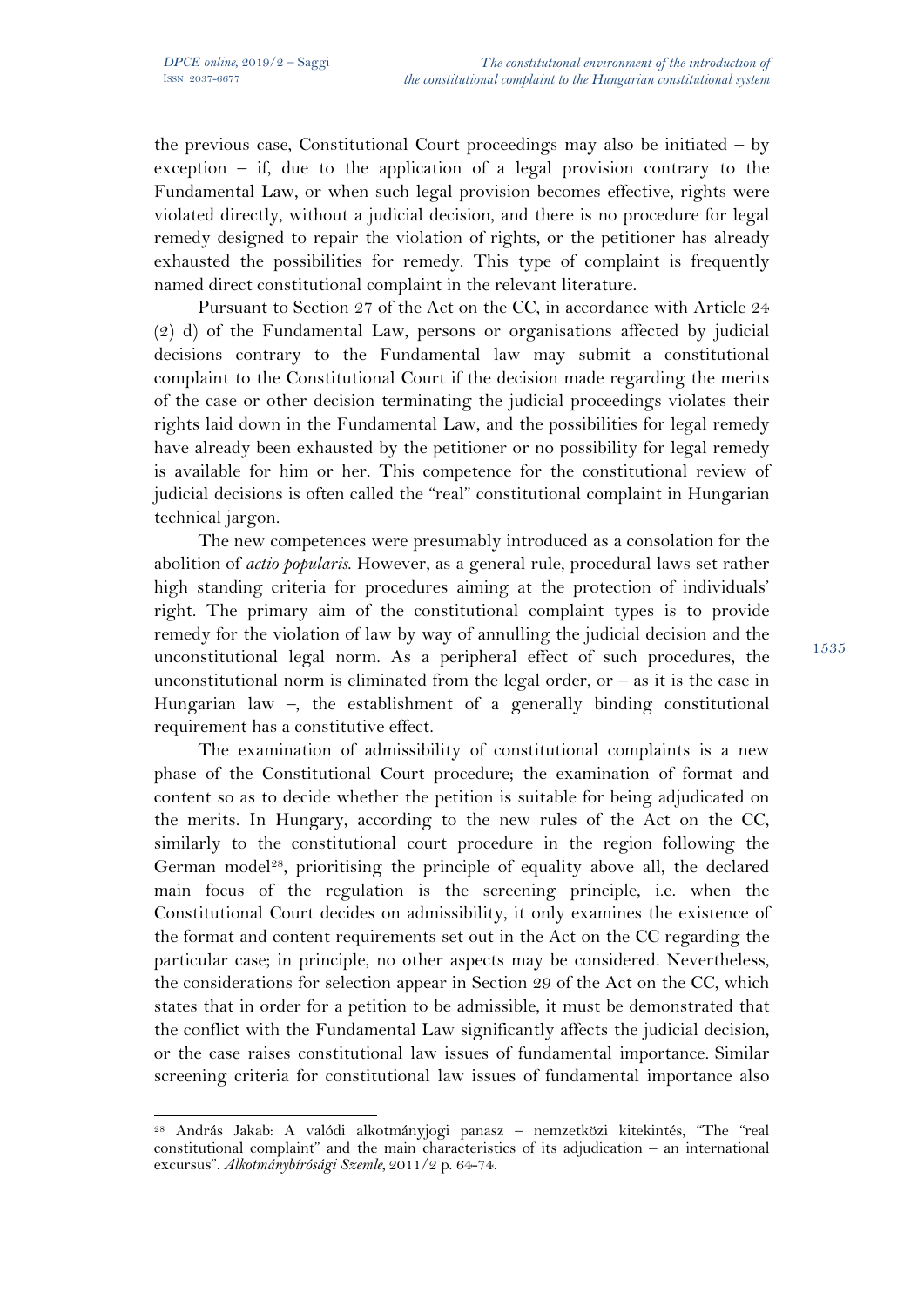exist in other countries, e.g. in Germany,<sup>29</sup> or in Spain, which applies the institution of *amparo*, 30, still, in Hungary, it did not help the popularity of the new constitutional complaint that the scope of admissible petitions has been very limited.

The Constitutional Court ruled several times that it considers the purpose of the constitutional complaint to be the remedy for the violation of law,<sup>31</sup> which, due to the person affected, eventually distinguishes this competence from that of posterior abstract norm control. Nonetheless, it also acknowledged that the constitutional complaint aimed at the annulment of the act also has an objective, general function of protecting the constitutional order, as a result of which legal consequences are determined in a way that goes beyond the individual case.

In 2011 there were 969 pending norm control cases, 558 of which aimed at posterior abstract norm control. 545 were *actio popularis* petitions, while 13 were petitions by the Ombudsman. As of 1 January 2012, the cases initiated by an actio popularis petition were terminated unless they could be transformed to a constitutional complaint under Section 26 of the Act on the CC, which had to be expressly requested by the petitioner by submitting an addition to the petition according to the criteria of the new Act on the CC and the Rules of Procedure of the Constitutional Court, which was virtually a new petition. The proportion of cases continued as constitutional complaints was insignificant.

Under the new rules, posterior abstract norm control, that is the constitutional review of a law after its publication not connected to the violation of a right enshrined in the Fundamental Law or a specific case, may only be initiated by the Government, one-fourth of the Members of the National Assembly, the President of the Curia, the Prosecutor General or the Commissioner for Fundamental Rights.

In 2011, 58% of posterior norm control procedures were posterior abstract norm control procedures, 37% were petitions submitted by judges, while only 5% were constitutional complaints. Of the 58%, little more than 2% were submitted by the ombudsman. However, after 2012, from among the dedicated petitioners, hardly anyone other than the Ombudsman submitted any petitions<sup>32</sup>. These led to several important Constitutional Court decisions, often with a very high

1536

l

<sup>29 &</sup>quot;*Specifisches Verfassungsrecht*" For a detailed presentation in Hungarian see Kinga Zakariás: A bírói döntések alkotmányossági felülvizsgálata a német Alkotmánybíróság gyakorlatában, "The review of ordinary judicial decisions in the practice of the Constitutional Court of the Federal Republic of Germany". 2010/2 p. 98-104

<sup>30</sup>In Spain, amparo was introduced by the Organic Act 2/1979 on the Constitutional Court (Ley Orgánica 2/1979, de 3 de octubre, del Tribunal Constitucional; LOTC). The Organic Act 6/2007 modified the LOTC, which significantly affected the rules of acceptance, among others. An additional criterion similar to the constitutional issues of fundamental importance was introduced, which enables the Constitutional Court to accept those petitions only which have fundamental constitutional importance. The Constitutional Court explained this criterion in detail in the constitutional court decision STC 155/2009.

 $31$  Order no.  $3367/2012$  (XII. 15.) of the CC, Reasoning [11],[13]; Decision no. 6/2013 (III. 1.) of the CC, Reasoning [214]

<sup>&</sup>lt;sup>32</sup>The Prosecutor General and the President of the Curia were only given the petition right later, in 2013, as a result of international pressure.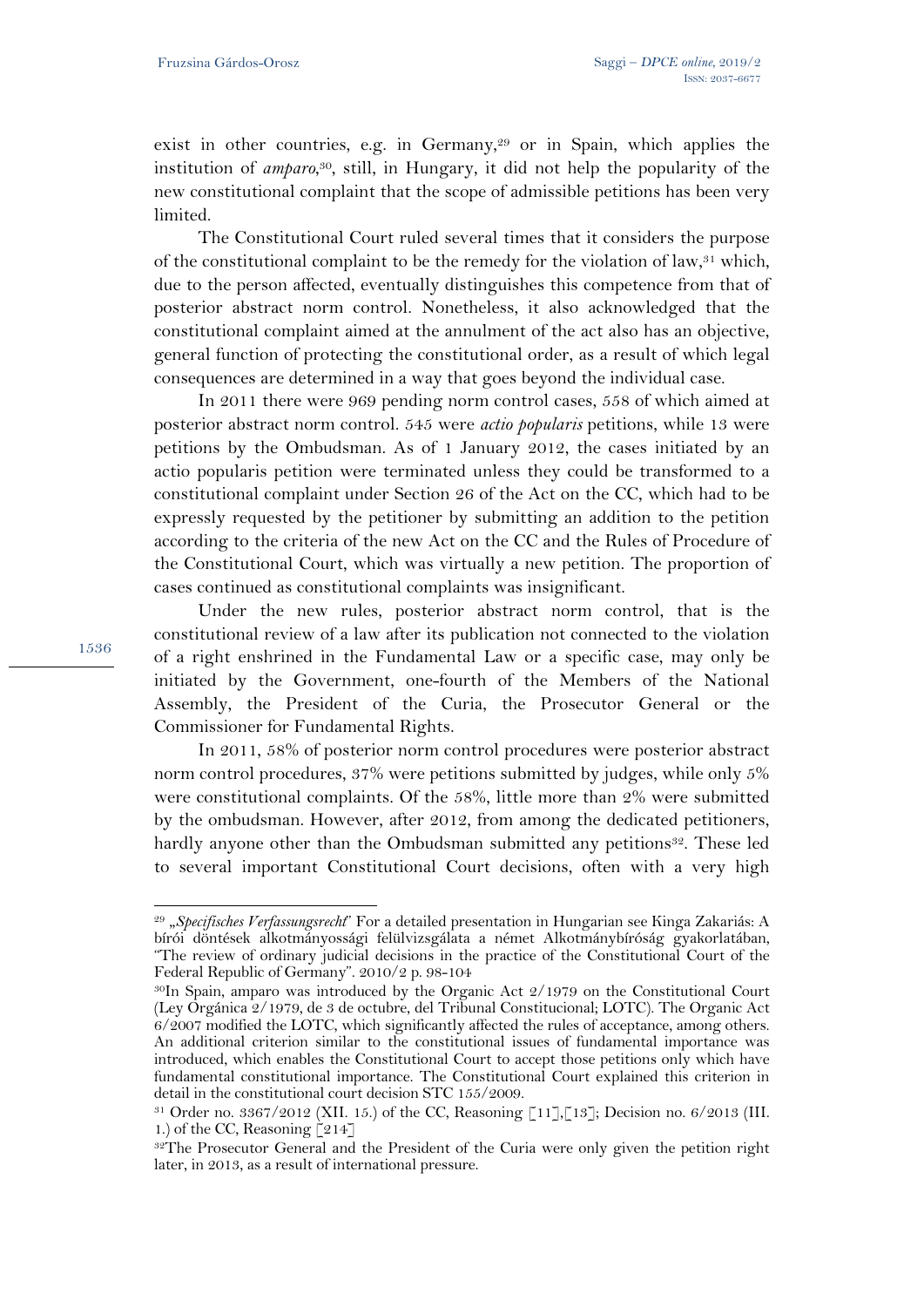degree of division, as shown by the dissenting opinions and concurring opinions attached to the decisions. Examples include decisions on the registered partners' right to inherit, on the declaration of the unconstitutionality and annulment of Sections 7 and 8 of Act CCXI of 2011 on the Protection of Families<sup>33</sup>, the annulment of the legal provisions on the right of the homeless, the minor offence sanctioning the use of public spaces for habitation and other legal provisions $34$ , on the use of legal assistance in constitutional complaint procedures, the declaration of unconstitutionality and annulment of Section 3 (3) c) of Act LXXX of 2003 on Legal Assistance<sup>35</sup>, on the unconstitutionality and annulment of certain provisions of the Fundamental Law<sup>36</sup>. However, as a result of the way the new ombudsman has interpreted his role, the number of motions has radically decreased by 2018, and the other persons with the power to initiate procedures have not indicated too many cases of unconstitutionality either. A petition of the Government or one-fourth of the MPs is basically a political act, while petitions of the Curia and the Prosecutor General could rather be responsive to constitutionality matters affecting their own organisation and operation, or those arising in the course of the application of law. The Government would only be interested in initiating a posterior abstract norm control procedure in order to cause annulment of an act passed in previous cycles of governments by a two-thirds majority. In all other cases, it is able to eliminate unconstitutionality on its own initiative, or by a legislative act of the National Assembly featuring a majority identical with the Government. As regards decrees and ordinances, in cases of conflicting interests, the unconstitutionality of decrees of the President of the Central Bank of Hungary or the President of an independent regulatory authority, or that of local government ordinances may be initiated in the future.

Analyses on the case law of the Constitutional Court show that even among the substantial decisions passed within the competence of posterior abstract norm control, there have been very few cases where, by annulment, or the establishment of omission or a constitutional requirement, the Constitutional Court actually and finally imposed a constitutional restriction on the legislator's will.<sup>37</sup>

## **5. Conclusion**

The Constitutional Court had a hard, identity formative time in the period 2010- 2018. The Constitution to be applied has undergone fundamental changes, the composition of the body has changed, the applicable cardinal rules on the Constitutional Court have changed, moreover, the Fundamental Law, which

 $\overline{a}$ 33 Decision no. 43/2012 (XII. 20.) of the CC

<sup>34</sup> Decision no. 38/2012 (XI. 14.) of the CC

<sup>35</sup> Decision no. 42/2012 (XII. 20.) of the CC

<sup>36</sup> Decision no. 45/2012 (XII. 29.) of the CC

<sup>37</sup> Gábor Halmai: Pártos alkotmánybíráskodás (Partial constitutional judicature) (201-2014). In Gárdos-Orosz-Szente (fn. 23.) 105-150.